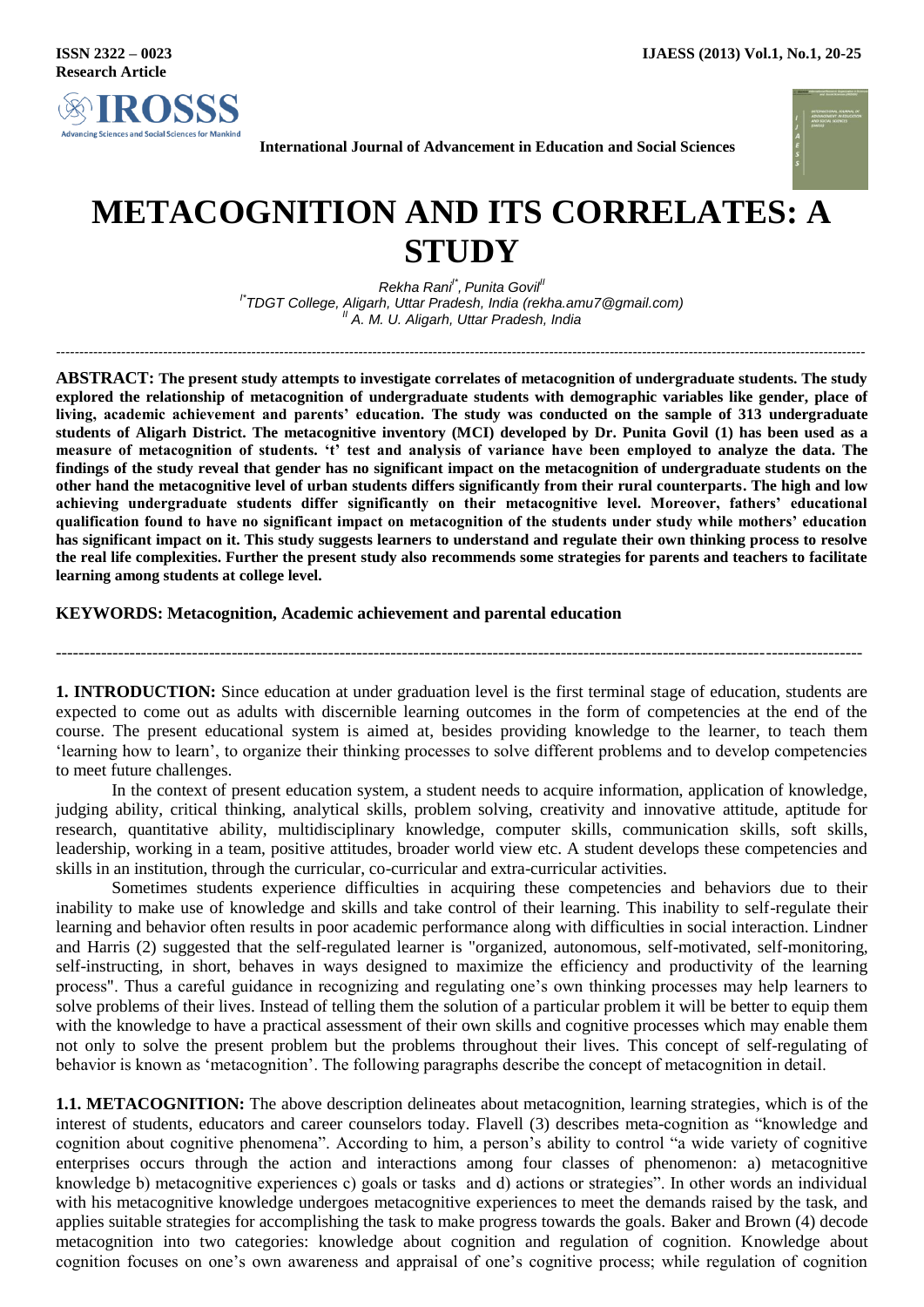takes into account self-regulation and strategies leading to the achievement of self-regulation. Applegate et al. (5) address metacognition as learners' knowledge and use of their own cognitive resources. A recent definition describes metacognition as "one"s knowledge and beliefs about one"s own cognitive processes and one"s resulting attempts to regulate those cognitive processes to maximize learning and memory" (6).

**1.1.1. IMPORTANCE OF METACOGNITION:** Metacognition plays an important role in communication, reading comprehension, language acquisition, social cognition, attention, self-control, memory, self-instruction, writing, problem solving, and personality development (3). Metacognition is a special type of knowledge and ability that develops with personal experience and with schooling.

The use of metacognition appears to be related to academic achievement and enhanced learning outcomes [(7) – (9)]. Use of metacognitive strategies may be linked to efficient ways to improve performance in academic and work environments. For example, young adults in college regulate their learning behavior with a variety of specific strategies. They manage their own time, decide with whom to study, and monitor their comprehension with a variety of internal (self-regulation, strategies) and external (peers, family, faculty) supports. Watkins and Hattie (10) reported that high academic achieving students are more likely to utilize strategies congruent with their motivational states. Academic success and level of achievement are related to students' degree of self-regulation. Students seem to acquire metacognitive or learning strategies that are perceived under their control that will positively or negatively affect their academic success and level of achievement**.** Biggs (11) and Bondy (12) suggested that the capacity to understand and apply metacognitive knowledge and strategies varies with age**.** In addition, several studies have shown that metacognition is not a set of idiosyncratic behaviors but a finite set of common skills that are highly correlated to academic success (13). In a study Peklaj and Pecjak (14) found that metacognitive knowledge increased from low to high achieving students. Sperling et al. (15) investigated the relationship between achievement and metacognition. The significant correlations between the achievement and metacognition were found for grades  $3<sup>rd</sup>$  to  $5<sup>th</sup>$ . The investigator also examined the effects of gender on the two dimensions of the metacognitive skills (knowledge of cognition and regulation of cognition) but could not observe any gender differences in these two dimensions of metacognitive skills. Zimmerman (16) concluded that metacognitive or learning strategies that are perceived under students" control will positively or negatively affect their academic success and level of achievement. Annevirta and Vauras (17) stated that children"s ability to regulate their performance is influenced by environmental variables, social interaction, child"s own regulatory skills and adult"s role in problem solving processes. They emphasized that in order to accurately measure young children"s metacognition researchers need to consider the effects of those variables. Findings of this study supported that environmental variable such as going to schools in urban setting, social interaction with parents, and parents' educational level were significantly influenced the young students' metacognition. The present investigation aims to find out the effect of certain demographic variables such as gender, place of living, academic achievement and parents" education level on the metacognition level of undergraduate students.

**2. OBJECTIVES OF THE STUDY:** The objectives of this study are as follows:

1. To investigate the significance of the difference between metacognitive level of male and female undergraduate students.

2. To study the difference in the level of metacognition of undergraduate students living in rural and urban areas.

3. To find out the difference of the metacognition level between high and low achievers at undergraduate level.

4. To study the difference of metacognitive level of undergraduate students whose parents are either illiterate, primary educated, secondary educated or university educated.

## **3. METHODOLOGY:**

**3.1. POPULATION AND SAMPLE:** The present investigation is based on the population of under-graduate students. So the aggregate of all the students who have passed  $12<sup>th</sup>$  class and have enrolled themselves in the first year B.A., B.Sc., and B.Com. in different colleges/universities of Aligarh district, constitute the population of this study. Simple random sampling technique was employed to collect the data. The study was conducted on the sample of 313 undergraduate students.

**3.1.1. TOOLS:** METACOGNITIVE INVENTORY (MCI): To measure the metacognitive aspect of the sample the investigator used the Metacognitive Inventory developed by Govil (1). This inventory includes 30 items dealing with both aspects of metacognition i.e., knowledge of cognitive process and regulation of cognitive process. The value of reliability coefficient was found to be 0.82 for the inventory.

**3.1.1.1. PERSONAL DATA SHEET:** For other information i.e. gender, place of living, academic achievement scores ( $12<sup>th</sup>$  grade), parents' education separately for father and mother indicating their level of educational qualification i.e. illiterate, primary educated, secondary educated, university educated, a personal data sheet had been developed and required entries were filled up by the respondents.

**3.1.1.2. DATA PROCESSING:** After collecting the data, the results were drawn with the help of SPSS. The analysis was conducted at two levels. At the first level, basic statistics like measures of central tendencies were computed. At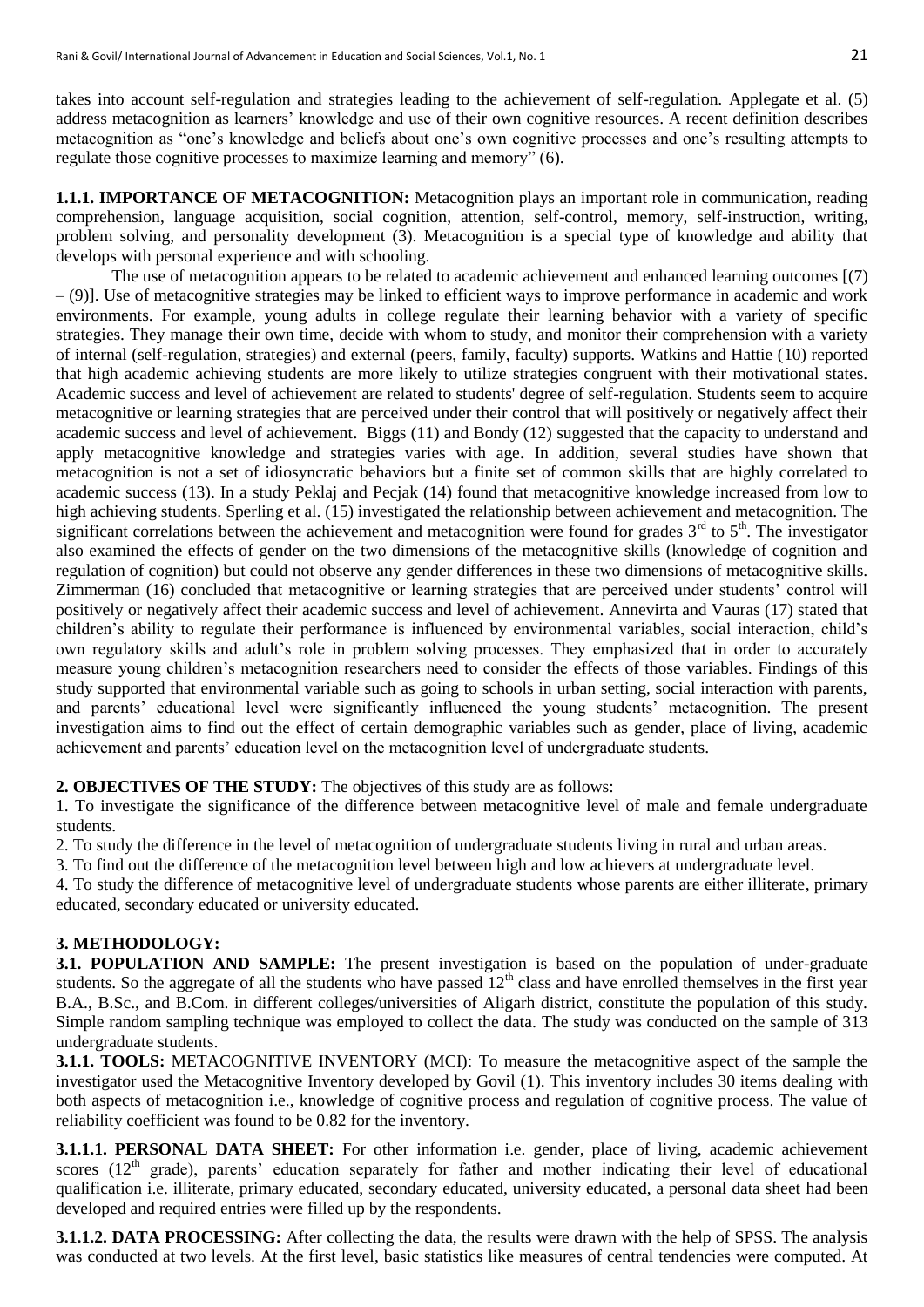the second level, significance of difference between means was computed. The following tables and subsequent interpretation presents a detailed description of the analysis.

|  | <b>4. RESULTS AND DISCUSSION:</b> |  |
|--|-----------------------------------|--|
|  |                                   |  |

| <b>Variables</b> | <b>Groups</b>         | N   | <b>Mean</b> | S.D. | t-value | <b>Level of Significance</b> |
|------------------|-----------------------|-----|-------------|------|---------|------------------------------|
|                  |                       |     |             |      |         |                              |
|                  | Male                  | 162 | 91.98       | 8.59 |         |                              |
| <b>Gender</b>    |                       |     |             |      | 1.06    | Not Significant              |
|                  | Female                | 151 | 93.04       | 9.11 |         |                              |
|                  |                       |     |             |      |         |                              |
|                  | Rural                 | 143 | 91.14       | 7.83 |         |                              |
| <b>Place of</b>  |                       |     |             |      | 2.50    | $0.01$ level                 |
| Living           | Urban                 | 170 | 93.62       | 9.49 |         |                              |
|                  |                       |     |             |      |         |                              |
|                  | <b>High Achievers</b> | 140 | 95.58       | 6.84 |         |                              |
| <b>Academic</b>  |                       |     |             |      |         | $0.01$ level                 |
| Achievement      | Low Achievers         | 173 | 89.98       | 9.49 | 5.86    |                              |

Table I: Descriptive statistics of metcognitive level of undergraduate students based on gender, place of living and academic achievement

The table1 and its corresponding figure (I) depicts that the mean score of female undergraduate students (93.04) is higher than the mean score (91.98) of their male counterparts on the variable of metacognition. It is clear by the't' value (1.06) that the difference between these two mean scores is not significant indicating that gender has no significant effect on the metacognitive level of undergraduate students. However, the difference between the mean scores of rural and urban students has been found significant at 0.01 level as shown by the 't' value (2.50).



Figure I: Distribution of mean scores on metcognitive level of undergraduate students based on gender, place of living and academic achievement

This result may be due to greater exposure of the college students to self awareness skills as compared to those living in rural areas. Urbanization makes them aware about concurrent challenges and opportunities on the other hand in rural areas opportunities are still limited. So far as relationship of metacognition and academic achievement is concerned, the above result shows that high achievers' metacognition level is significantly higher than their counterparts. The obtained 't' value i.e. 5.86 confirms this difference to be significant at 0.01 level. This may be because high achievers use metacognitive strategies linked to efficient ways of improving performance in academics and work environment. They may regulate their learning behavior with a variety of specific strategies by managing their own time etc. The above results are in coordination with the findings of the studies conducted by Peklaj and Pecjak (14), Sperling et al. (15), Annevirta and Vauras (17) etc.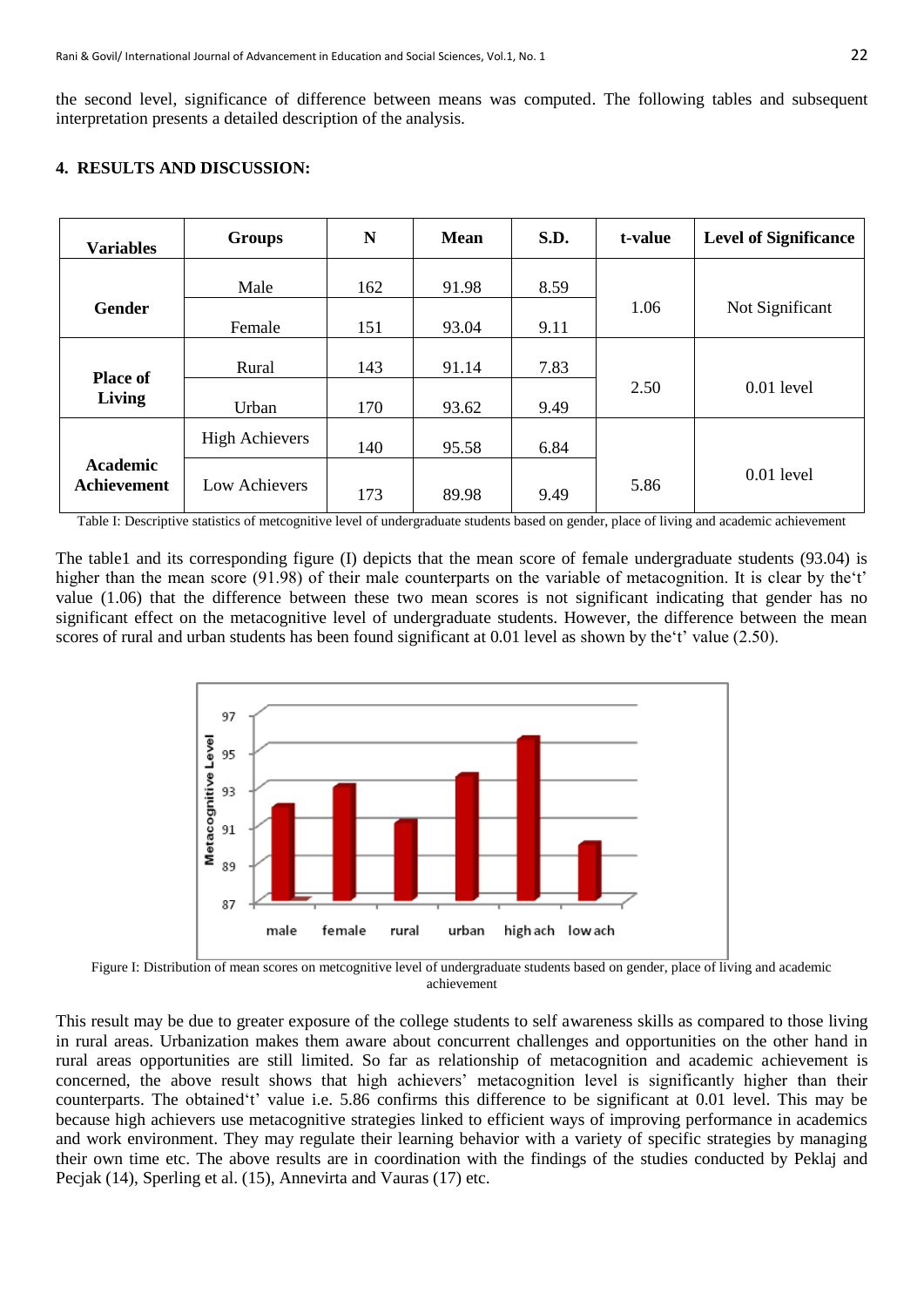| <b>Groups</b>               |     | <b>Mean</b> | S.D.  | <b>F-value</b> | <b>Level of Significance</b> |
|-----------------------------|-----|-------------|-------|----------------|------------------------------|
| <b>Illiterate</b>           | 36  | 91.42       | 10.44 | .283           | .838<br>(not significant)    |
| <b>Primary Education</b>    | 46  | 92.28       | 8.46  |                |                              |
| <b>Secondary education</b>  | 97  | 92.41       | 8.53  |                |                              |
| <b>University Education</b> | 134 | 92.90       | 8.81  |                |                              |

Table II: - Descriptive statistics of metcognitive level of undergraduate students in relation to their fathers" educational qualification

It is clear from the table II that the mean score of students whose fathers' are illiterate is 91.42 with S.D. 10.44 while mean scores of students for primary educated, secondary educated and university educated fathers" are 92.28, 92.41 and 92.90 with S.D. 8.46, 8.53 and 8.81 respectively. The 'f' value computed to compare these means is 0.283 indicating no significant difference in the metacognitive level of the undergraduate students on the basis of their fathers" educational level (i.e. illiterate, primary educated, secondary educated or university educated). This finding indicates that fathers' educational qualification does not contribute significantly to the metacognition of their wards. The figure II given below also depicts mean values of metcognitive level of undergraduate students in relation to their fathers" educational qualification. These findings may be due to the fact that fathers, generally, pay less attention to the studies of their children. Moreover, interaction and communication of students with their fathers is comparatively less in comparison to mothers. It may be the cause of less understanding among them.



Figure II: Distribution of mean scores on metcognitive level of undergraduate students based on fathers' educational qualification

| Groups                      | N  | <b>Mean</b> | <b>S.D.</b> | <b>F-value</b> | <b>Level of Significance</b> |
|-----------------------------|----|-------------|-------------|----------------|------------------------------|
| <b>Illiterate</b>           | 98 | 92.17       | 10.27       | 3.668          | .013                         |
| <b>Primary Education</b>    | 39 | 88.71       | 6.54        |                | (significant)                |
| <b>Secondary education</b>  | 95 | 92.82       | 7.60        |                |                              |
| <b>University Education</b> | 81 | 94.30       | 8.87        |                |                              |

Table III: - Descriptive statistics of metacognitive level of students on the basis of their mothers" educational qualification

As shown in the above table the mean scores of students' metacognition in relation to their mothers' educational qualification are 92.17, 88.71, 92.82 and 94.30 with standard deviation 10.27, 6.54,7.60 and 8.87 for illiterate, primary educated, secondary educated and university educated respectively. These mean scores were compared to know the significance of difference among them. The "F" ratio found for this difference is 3.668, which is significant at 0.01 level. The figure III given below also describes the difference in the mean values.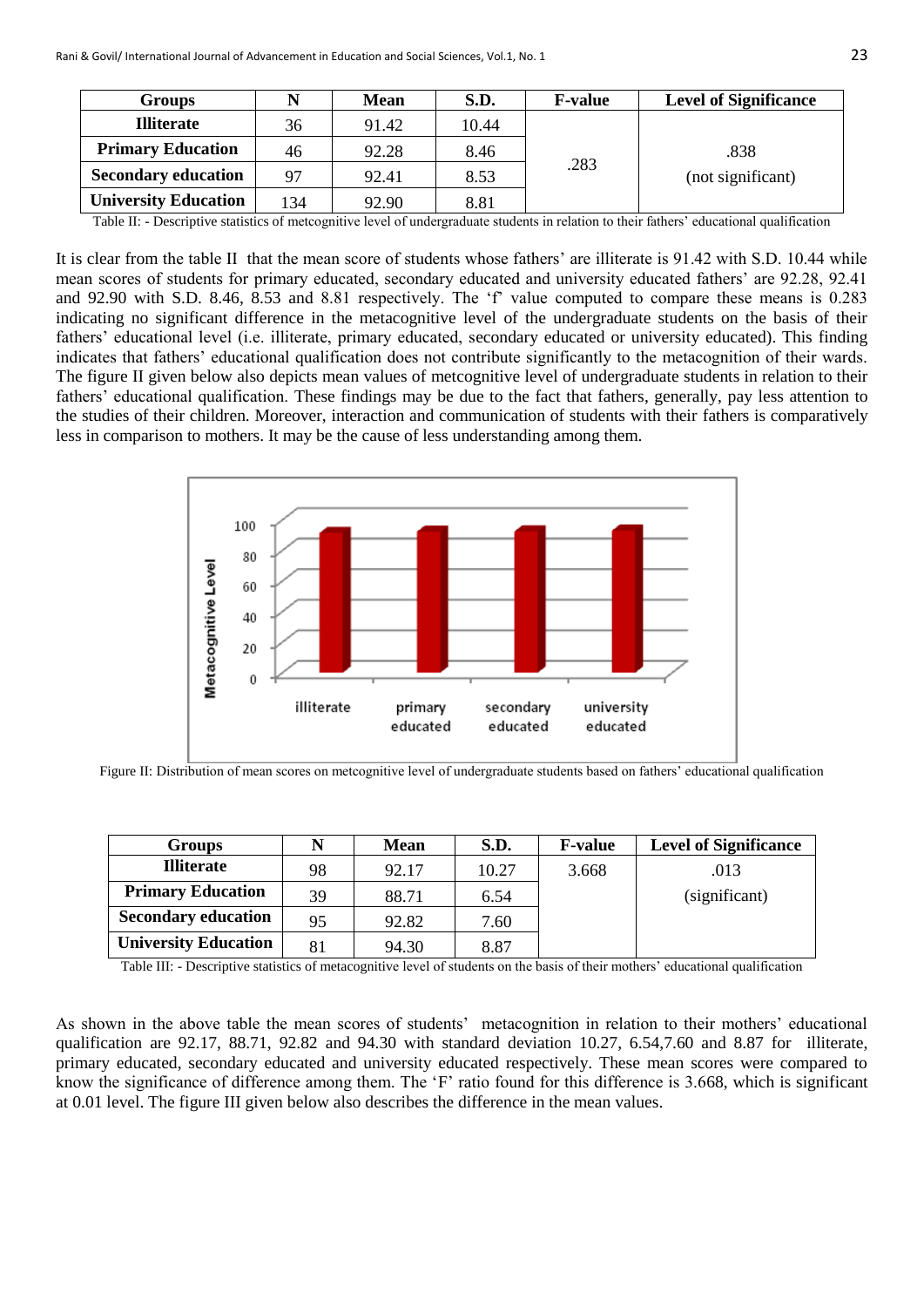

Figure III: Distribution of mean scores on metcognitive level of undergraduate students based on mothers" educational qualification

On the basis of these findings it may be concluded that mothers" educational qualification significantly affect the metacognition of undergraduate students. The students whose mothers were highly educated were having better metacognition than those whose mothers were less educated. Surprisingly students whose mothers are illiterate also have high metacognitive level than those whose mothers are primary educated. This finding may because of the fact that mothers are more devoted for their family in general and for the education of their children in particular. They are more concerned about the studies of their wards and if they are educated and aware enough they may contribute much to develop overall personality of their children and it will significantly improve the metacognitive level of their young ones. The above findings are in co-ordination with the studies of Annevirta and Vauras (17); Mustafa and Ozgul (18) who concluded that parental education level is positively correlated with metacognition of their children.

**CONCLUSION:** The findings of the present study reveal that developing metacognitive strategies is important for reaching the goals of learning. Promoting metacognitive awareness and skills could be a valuable method for improving learning and performance at all ages. Teachers can play a very significant role in this regard. National Curriculum Framework, 2005 (19) emphasizes constructivist approach towards the teaching learning processes. This approach emphasizes that learning is not simply an activity, which can be taught to the learner. The learner learns or rather constructs his knowledge through experiences, therefore, the task of the teacher is to provide rich and authentic problem-solving environment. So that, the learner, while solving the problem may construct his gamut of learning. According to Jean Piaget the learner is the constructor of his own knowledge through processes of accommodation and assimilation. He constructs his own world of knowledge. The task of the teacher is to provide a variety of experiences to the learner. If a learner is well acquainted with his own concept of knowledge i.e. existing knowledge, acquiring knowledge, study habits etc. along with the regulation of his cognitive processes, he can achieve success. Parents and the family environment influence the behavior and decisions taken by adolescents. There is also a wealth of evidence on the positive relationship between parental education, especially mother"s education, and offspring"s education. Thus, parents of students at every level may play a very crucial role in enhancing the metacognitive level of their wards by promoting strategies to construct and regulate their knowledge. In this way our youth may become ready to face and resolve the upcoming challenges and complexities of real life.

## **REFERENCES:**

- **1.** Govil, P. 2003. *Metacognitive Inventory (MCI).* National Psychological Corporation, 4/230, Kacheri Ghat, Agra.
- **2.** Lindner, R. and Harris, B., 1992, *The development and evaluation of a self-regulated learning inventory and its implications for instructor-independent instruction*. Paper presented at the Annual Meeting of the American Educational Research Association, San Francisco, C. A.
- **3.** Flavell, J., 1979, Metacognition *and cognitive monitoring: A new area of cognitive-developmental inquiry*. American Psychologist, Vol. 34, pg.no. 907-11.
- **4.** Baker, L. and Brown, A.L., 1984, *Metacognition skills in reading.* In D.P. Pearson (ed.), Handbook of reading research. New York: Longman, pg.no. 335- 394.
- **5.** Applegate, M. D., Quinn, K. B. and Applegate, A., 1994, *Using metacognitive strategies to enhance achievement for at risk liberal arts college students.* Journal of Reading, Vol. 38(1), pg.no. 32-40.
- **6.** Ormrod, J. E., 2006, *Educational Psychology: Developing Learners (5th ed.*). Upper Saddle River, NJ: Pearson Education, INC.
- **7.** Jacobs, J.E. and Paris, S. G., 1987, *Children's metacognition about reading issues in definition, measurement, and instruction.* Educational Psychologist, Vol. 22, pg.no. 255-78.
- **8.** Vermunt, J., 1987, *Learning styles and self-regulation.* Paper presented at the Conference of the American Educational Research Association, Washington D C.